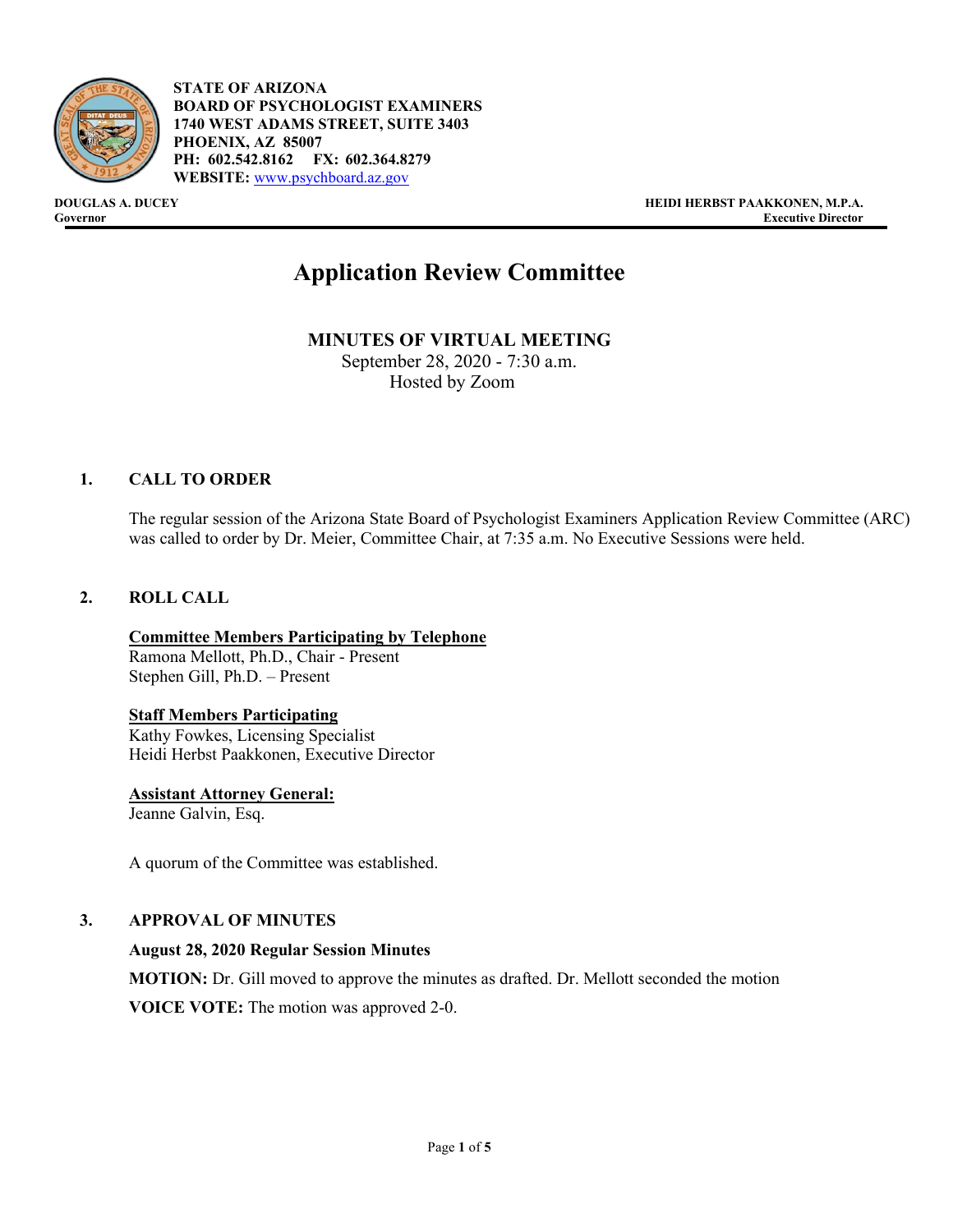## **4. DISCUSSION REGARDING APPROVAL OF PSYCHOLOGY APPLICANTS**

## **A. Requesting Approval to Sit for EPPP Only**

## **1) Sally McGregor, Psy.D.**

Committee members proceeded with a substantive review of the application. Upon review, the Committee noted that the materials submitted were complete and fulfilled the requirements of statutes and rules. It was the consensus of the Committee to forward the application to the Board for approval to take the EPPP.

**MOTION:** Dr. Mellott moved to forward the application of Sally McGregor, Psy.D. to the full board with a recommendation for approval to sit for the EPPP. Dr. Gill seconded the motion.

**VOICE VOTE:** The motion was approved 2-0.

## **B. Requesting Approval to Sit for EPPP & Licensure**

## **1) Antonia Marie Garcia, Ph.D.**

Committee members proceeded with a substantive review of the application. Upon review, the Committee noted that the materials submitted were complete and fulfilled the requirements of statutes and rules. It was the consensus of the Committee to forward the application to the Board for approval to take the EPPP.

## **2) Brian M. Bantel, Psy.D.**

Committee members proceeded with a substantive review of the application. The discussion reflected that the applicant disclosed having had his driver's license temporarily suspended in 2002 for failure to timely pay a fine associated with a moving violation. Upon review, the Committee noted that the materials submitted were complete and fulfilled the requirements of statutes and rules. It was the consensus of the Committee to forward the application to the Board for approval to take the EPPP.

## **3) Chun Tao, Ph.D.**

Committee members proceeded with a substantive review of the application. The members noted the applicant is in the process of obtaining authorization to reside and work in the United States. Upon review, the Committee noted that the materials submitted were complete and fulfilled the requirements of statutes and rules. It was the consensus of the Committee to forward the application to the Board for approval to take the EPPP.

## **4) Laura Golden, Psy.D.**

Committee members proceeded with a substantive review of the application. The discussion reflected that the applicant disclosed that in 2012 she was charged with misdemeanor DUI, and that documentation was submitted indicating that in 2013 she completed her sentencing terms. The members also noted that her passport expired in July, but that the document is acceptable for purposes of establishing her U.S. citizenship status.

## **5) Michael Volrich, Ph.D.**

Committee members proceeded with a substantive review of the application. Upon review, the Committee noted that the materials submitted were complete and fulfilled the requirements of statutes and rules. The Committee further noted that Dr. Volrich is a former student of the closed Argosy University but he is eligible for licensure by virtue of a COVID-19 waiver approved by the Board and by the Arizona Department of Health Services. It was the consensus of the Committee to forward the application to the Board for approval to take the EPPP.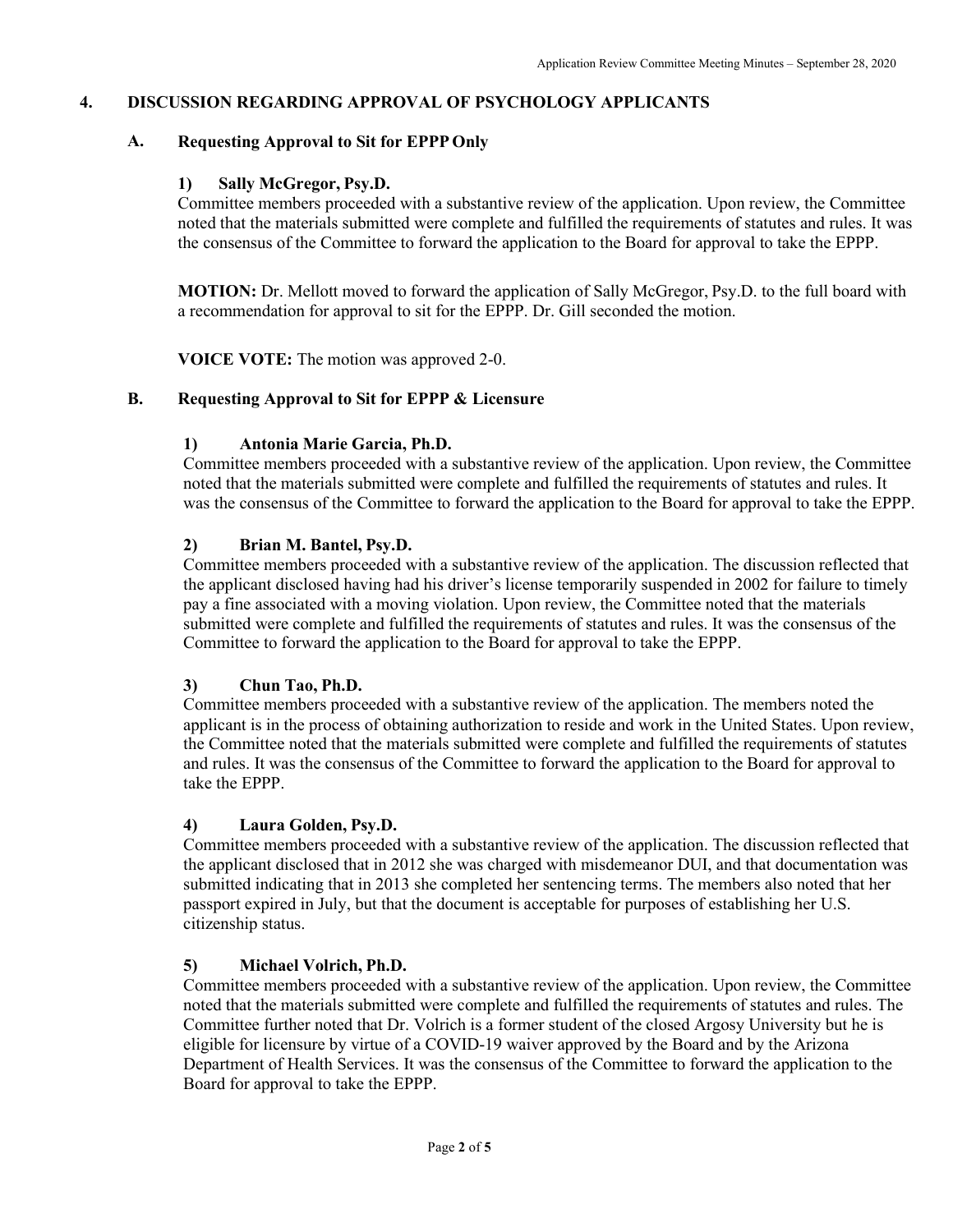## **6) Roger Yoder, Ph.D.**

Committee members proceeded with a substantive review of the application. Upon review, the Committee noted that his reported professional training hours total only 2,021 and therefore he is deficient with respect to this requirement. The Committee directed staff to advice the applicant of this deficiency.

## **7) Susana M. Rigau, Psy.D.**

Committee members proceeded with a substantive review of the application. Upon review, the Committee noted that her transcript indicates her degree has yet to be conferred, her application is missing references, and she has not completed her professional training requirements. Ms. Galvin advised that staff can communicate to Dr. Rigau that she may elect to withdraw her application.

**MOTION:** Dr. Mellott moved to forward the applications of Antonia Marie Garcia, Ph.D., Brian M. Bantel, Psy.D., Chun Tao, Ph.D., Laura Golden, Psy.D., Michael Volrich, Ph.D. and Roger Yoder, Ph.D. to the full Board with a recommendation for approval to sit for the EPPP and for licensure to be granted upon receipt of a passing score. The motion included that Susana M. Rigau, Psy.D. be advised of the option to withdraw her deficient application. Dr. Gill seconded the motion.

**VOICE VOTE:** The motion was approved 2-0.

## **C. Requesting Approval for Licensure by Waiver**

## **1) Ahmad Sadek, Psy.D.**

Committee members proceeded with a substantive review of the application. Upon review, the Committee noted that the materials submitted were now complete and fulfilled the requirements of statutes and rules. It was the consensus of the Committee to forward the application to the Board for approval of licensure.

## **2) Bahar Dokht Safaie-Far, Psy.D.**

Committee members proceeded with a substantive review of the application. Upon review, the Committee discussion the documentation noting the site where she completed her internship transferred ownership, and her former supervisor is deceased. The members noted that she is unable to meet the qualifications for licensure by waiver, but she may qualify either by supplying her California licensure documents, or by applying through Universal Recognition.

## *3)* **Max Shannon, Ph.D.** *(Additional InformationRequest)*

Committee members proceeded with a substantive review of the application. The members noted that his application was previously reviewed but at that time his file was not complete with respect to his preinternship verification. Upon review, the Committee noted that the materials submitted are now complete and fulfill the requirements of statutes and rules. It was the consensus of the Committee to forward the application to the Board for approval of licensure.

## *4)* **Nancy Truong, Ph.D.** *(Addtional Information Request*

Committee members proceeded with a substantive review of the application. The members noted that her application was previously reviewed but at that time her file was not complete with respect to a deficit of documentation submitted by her supervisor. The missing information has since been supplied, and the Committee confirmed that the materials submitted are now complete and fulfill the requirements of statutes and rules. It was the consensus of the Committee to forward the application to the Board for approval of licensure.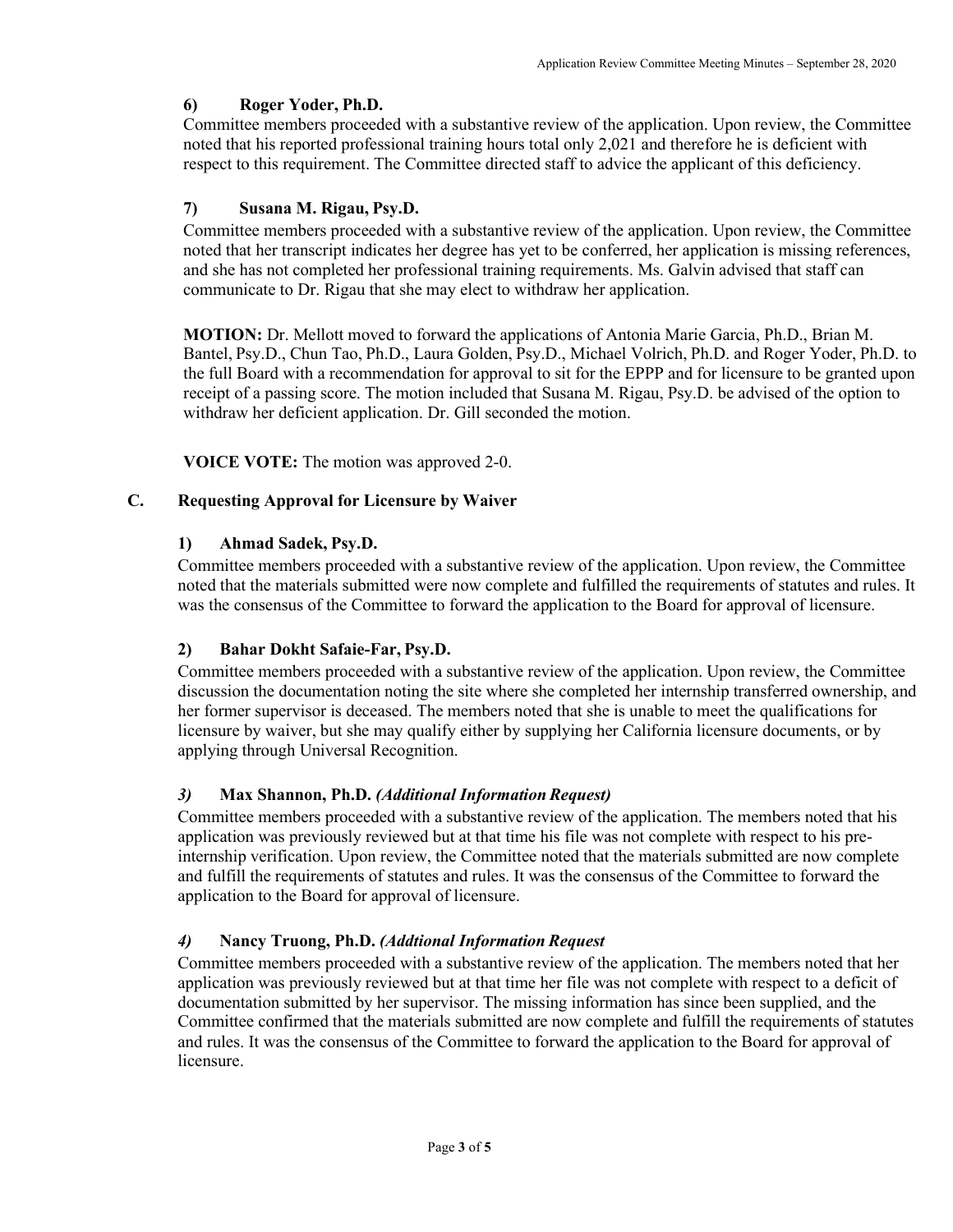**MOTION:** Dr. Gill moved to forward the applications of Ahmad Sadek, Psy.D., Max Shannon, Ph.D., and Nancy Truong, Ph.D. to the full board with a recommendation to approve licensure. The motion included that Bahar Dokht Safaie-Far, Psy.D be notified of alternative methods through which she may apply for licensure. Dr. Mellott seconded the motion.

**VOICE VOTE:** The motion was approved 2-0.

#### **D. Requesting Approval for Temporary License andEPPP**

#### **11) Gabrielle Rozio, Psy.D.**

Committee members proceeded with a substantive review of the application. Upon review, the Committee noted that her file is missing her NPDB report and her professional references. It was the consensus of the Committee to table the application until such time the deficiencies are addressed.

### **12) Heather DeGrote, Psy.D.**

Committee members proceeded with a substantive review of the application. Upon review, the Committee noted that her file is missing her NPDB report. It was the consensus of the Committee to table the application until such time the deficiency is addressed.

#### **13) Megan Wiley, Psy.D.**

Committee members proceeded with a substantive review of the application. Upon review, the Committee noted that the materials submitted were complete and fulfilled the requirements of statutes and rules. It was the consensus of the Committee to forward the application to the Board for approval for temporary licensure and to sit for the EPPP.

**MOTION:** Dr. Gill moved to forward the application of Megan Wiley, Psy.D. to the full board with a recommendation to approve her temporary license and to sit for the EPPP. The motion included that Gabrielle Rozio, Psy.D. and Heather DeGrote, Psy.D. be notified of the application deficiencies discussed and have opportunity to submit the missing materials. Dr. Mellott seconded the motion.

**VOICE VOTE:** The motion was approved 2-0.

#### **E. Requesting Approval for Licensure by Universal Recognition**

#### **1) Lynnette K. Suarez, Psy.D.**

Committee members proceeded with a substantive review of the application. Upon review, the Committee noted that the materials submitted were complete and fulfilled the requirements of statutes and rules. It was the consensus of the Committee to forward the application to the Board for approval of licensure.

#### **2) Stephanie Nicolai, Psy.D.**

Committee members proceeded with a substantive review of the application. Upon review, the Committee noted that her file is missing her NPDB report. It was the consensus of the Committee to table the application until such time the deficiency is addressed.

**MOTION:** Dr. Gill moved to forward the application of Megan Wiley, Psy.D. to the full board with a recommendation to approve license. The motion included that Stephanie Nicolai, Psy.D. be notified of the application deficiencies discussed and have opportunity to submit the missing materials. Dr. Mellott seconded the motion.